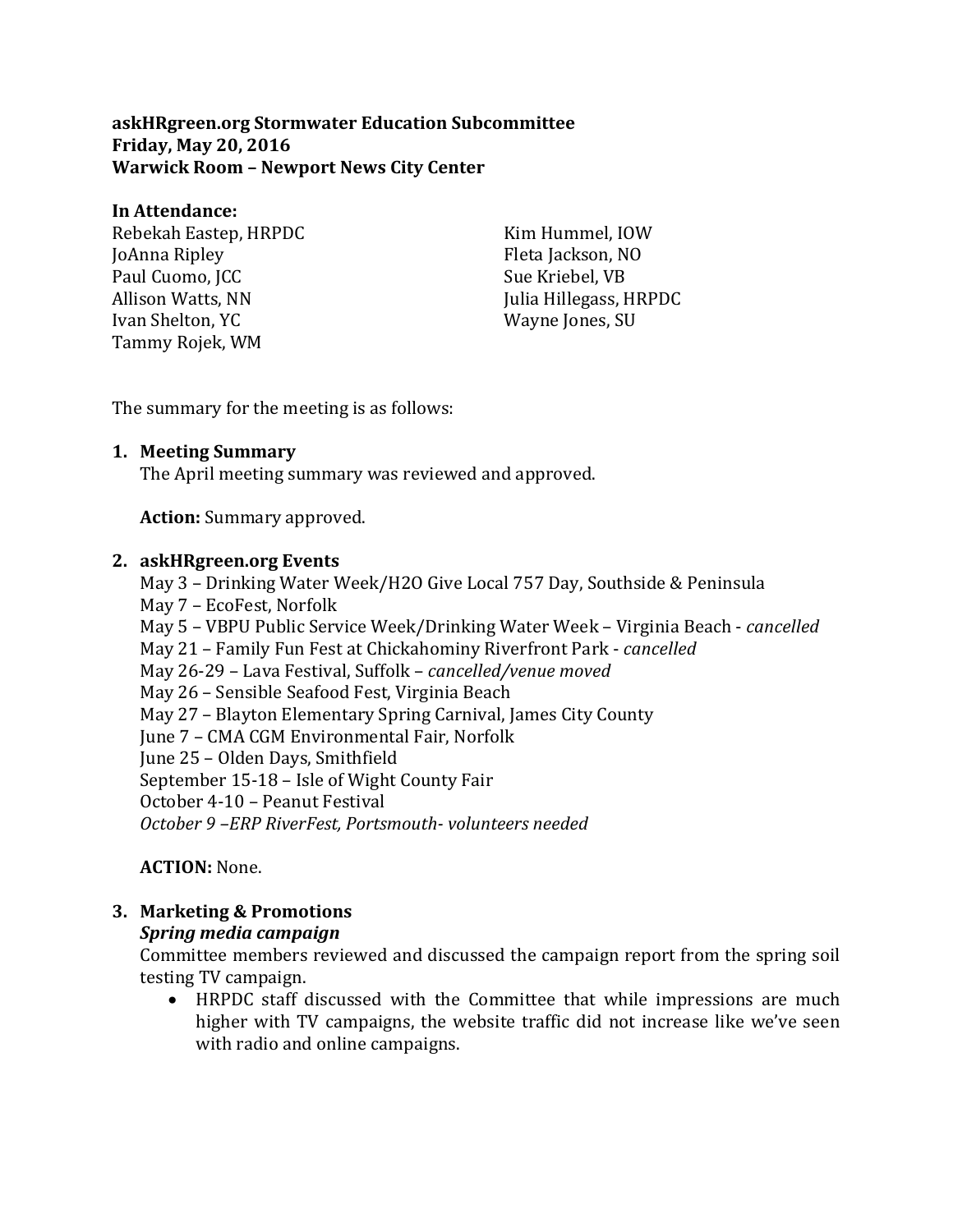- Added value included an appearance on The Hampton Roads Show with media ambassador Elizabeth Vaughn representing Stormwater Education: Vaughn representing <http://wavy.com/2016/04/11/conserve-and-protect-water/>
- The Committee suggested not using TV in the future because it results in less trackable stats (i.e. website traffic, etc.) which are stronger for permit reporting.
- Due to the error that ran in the TV ad (potassium v. phosphorus), the Committee is asking for a minimum 72 hour review period for all future promotions.

## *Scoop the poop campaign*

Committee members reviewed the public education requirement for the new Phase I and existing Phase II permits. The Committee also reviewed the reach and frequency of the fall Leaves and Pet waste campaign that showed a pet waste message was delivered to 39 percent of women, age 18-49 (the target audience identified in the Phase II permit). Based on meeting the permit requirements with the fall campaign, the Committee voted not to run a supplementary Scoop the Poop campaign.

## *FY 17 Media and Marketing Planning & Budget*

The Committee made changes to the FY 17 Media & Marketing Campaign Plan approved at the April meeting. Committee members asked that the specific "soil testing" message be replaced with a generic "lawn care best practices" to match the Phase II permit requirements. Likewise lawn care was removed as a secondary message.

The Committee approved a FY 17 committee budget including \$25,000 for media and public relations.

**ACTION:** HRPDC staff will update the FY 17 Media and Marketing plan and budget.

# **4. Bay Star Homes**

The Committee had an opportunity to discuss any updates/concerns with the program.

- Newsletter
	- o Open rates are very high twice the average open rate for newsletters (15 percent v. 32 percent). This demonstrates a very engaged BSH audience and demonstrates that the newsletter is effective.
	- o Budget overages in FY 16 are a result of the BSH newsletter. No additional newsletters will be created unless requested by the Committee. The Committee asked that HRPDC staff begin managing the BSH newsletter internally.
- Workshops
	- o Grant funding for workshops and pet waste stations was approved and should be planned for fall 2016.
- Supplies HRPDC staff were asked to remove "flag poles" from the BSH website because some localities are making these optional/running low. The Committee asked for flag pole quotes to review at the June meeting.